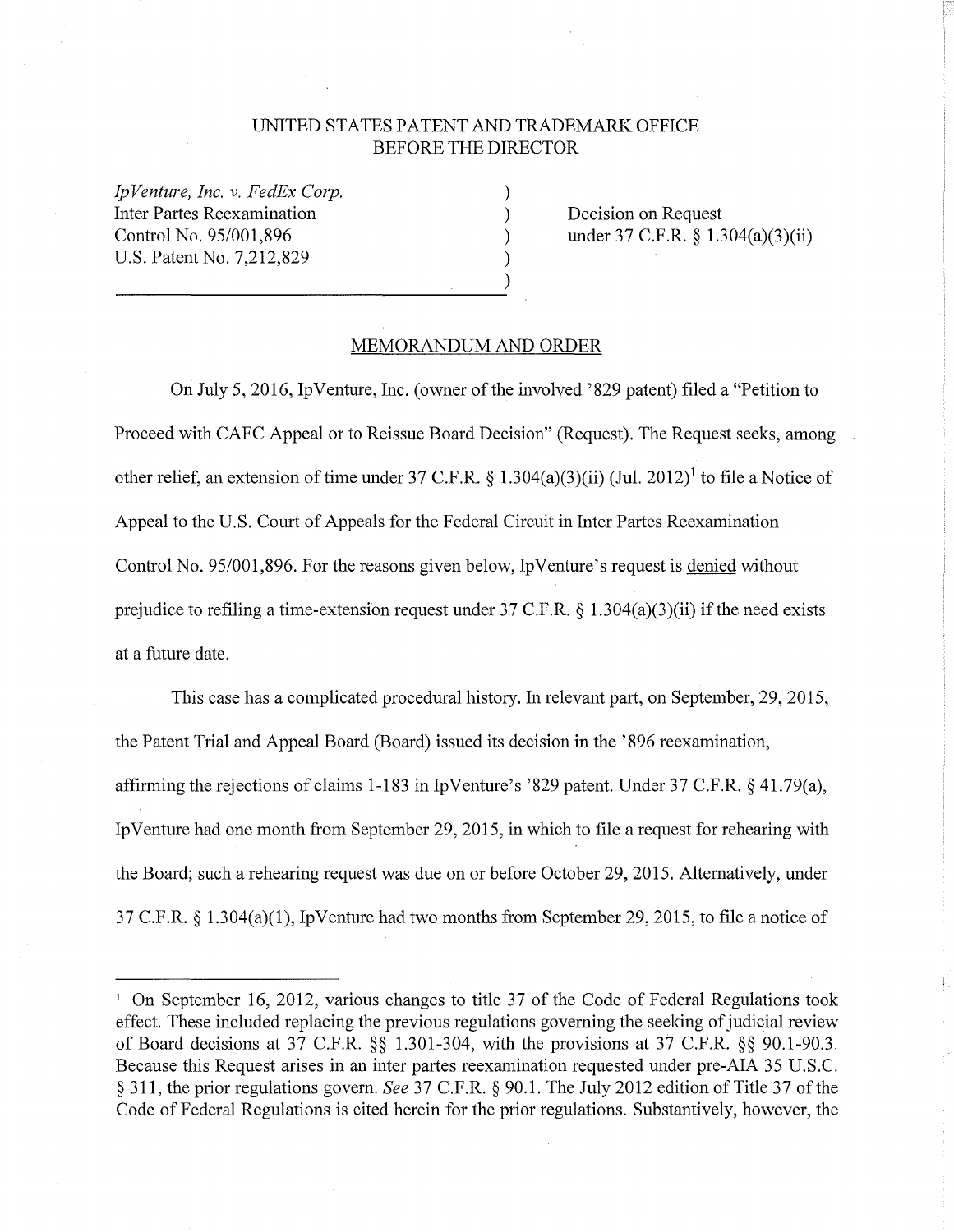appeal to the Federal Circuit; such an appeal notice was due on or before November 30, 2015.<sup>2</sup> *See also* 37 C.F.R. § 41.81; 37 C.F.R. § 1.983.

Ip Venture did not take either action by its respective deadline. Instead, on November 24, 2015, Ip Venture filed a request for rehearing of the September 29, 2015 Board Decision. On April, 1, 2016, the Board issued a paper titled "Decision on Request for Rehearing," explaining that the request was untimely and that the Board did not have authority to address the paper. On May 26, 2016, Ip Venture filed a notice of appeal to the Federal Circuit, seeking review of the September 29, 2015, and April 1, 2016 decisions.

On May 27, 2016, the Federal Circuit docketed IpVenture's appeal as Appeal Number 2016-2139. On June 8, 2016, the USPTO filed a "Notice of Non-Filing of Certified List," explaining that Ip Venture's appeal notice was untimely. *See Ip Venture, Inc. v. FedEx Corp.*, Appeal No. 16-2139, ECF No. 2 (Jun. 8, 2016). On June 16, 2016, the Federal Circuit issued an order staying briefing and directing Ip Venture to show cause within 30 days "why this appeal should not be dismissed as untimely." *See id,* ECF No. 17 (Jun. 16, 2016) (Taranto, J.). The order also permitted third-party requester FedEx Corp. to respond. *See id.* Both parties filed responses on July 18, 2016. *See id.,* ECF Nos. 18 & 19 (Jul. 18, 2016). On July 28, 2016, the Federal Circuit issued an order based on those responses, maintaining the stay in the briefing schedule and directing the parties to inform the Court regarding the disposition of the underlying Request within 14 days of the Director's decision. *See id.,* ECF No. 20 (Jul. 28, 2016) (Bryson, J.)

old and new time extension rules are effectively equal.

 $2$  The two-month date—November 29, 2015—was a Sunday, making the next day the filing due date.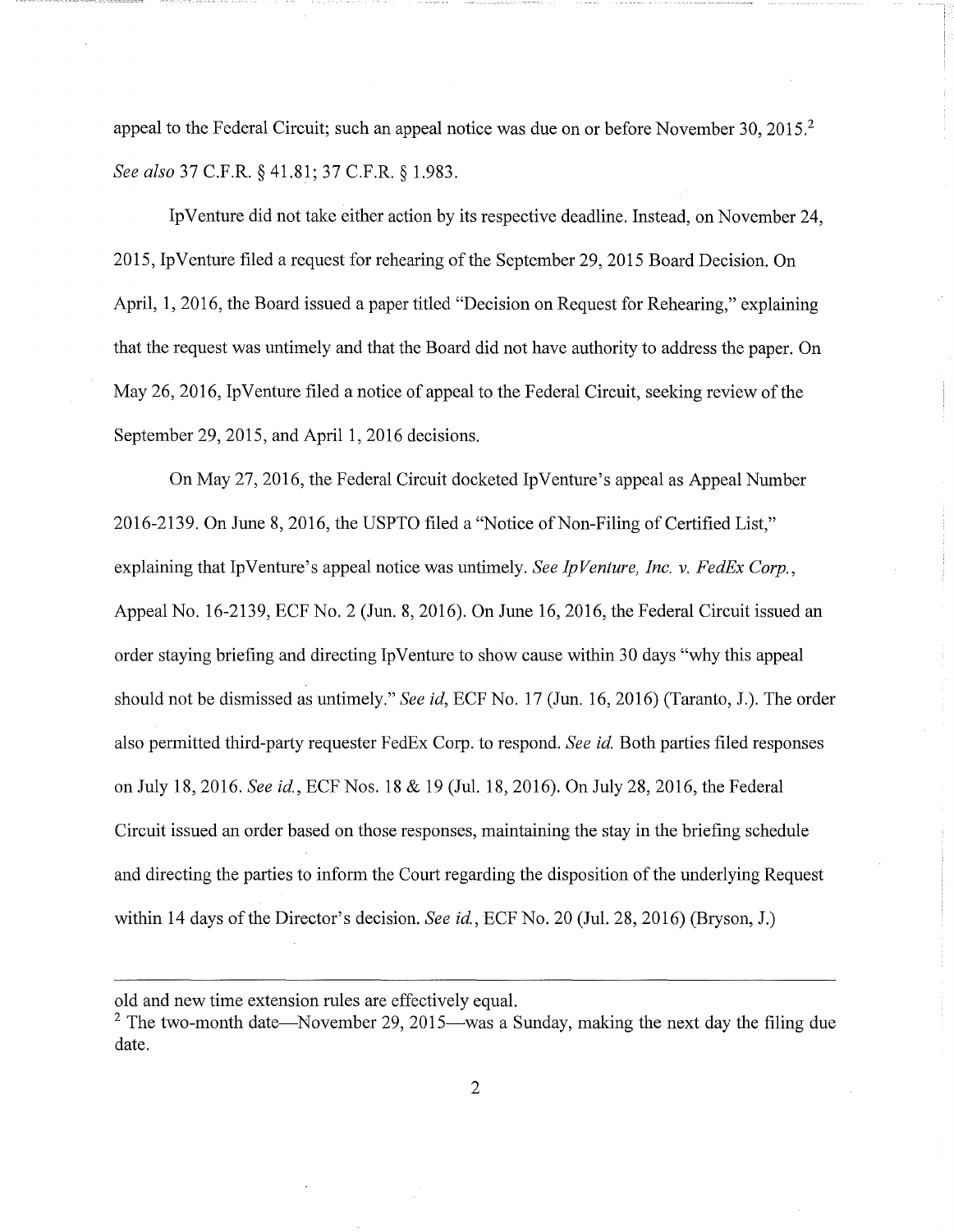As an initial matter, the Director observes that IpVenture's July 5, 2016 Request seeks different relief under various regulatory provisions, including 37 C.F.R. §§ 1.304, 41.79, 41.77, 1.181, and/or 1.183. IpVenture's Request runs afoul of 37 C.F.R. § 1.4(c), which requires that each distinct basis for relief be raised in a separate filing. The USPTO typically treats a paper violating Rule 4(c) as one raising the basis for relief articulated therein that makes the most sense to address. Given the timing of the July 5, 2016 filing, the parties' responses to the Federal Circuit's June 16, 2016 show cause order, and the Federal Circuit's July 28, 2016 order, the USPTO will treat IpVenture's July 5, 2016 filing as a request for additional time to seek judicial review pursuant to 37 C.F.R. § 1.304.

The Director may extend the time for filing an appeal after the expiration of the period for filing an appeal "upon a showing that the failure to act was the result *ot* excusable neglect." 37 C.F.R. § l .304(a)(3)(ii) (Jul. 2012). The authority to decide such requests has been delegated to the Solicitor. *See* MPEP § 1002.02(k)(3). In determining excusable neglect, the USPTO applies the standard used by the Federal Courts. *See* MPEP § 1216; *Pioneer Inv. Servs. Co. v. Brunswick Assocs. Ltd. P'ship,* 507 U.S. 380,395 (1993); *see, e.g., Rambus, Inc. v. Nvidia, Corp.,*  Memorandum and Order on 37 C.F. R. § 1.304(a)(3)(ii) Request *(Inter Partes* Reexam Control No. 95/001,169) (Jul. 11, 2013) *("Rambus Order").* 

Whether Ip Venture has adequately demonstrated "excusable neglect" cannot be decided, however, because Ip Venture filed its time-extension request after filing its notice of appeal with the Federal Circuit. The USPTO loses jurisdiction over the administrative proceedings to perform anything but "purely ministerial" functions once a party files a notice of appeal. *See In* 

3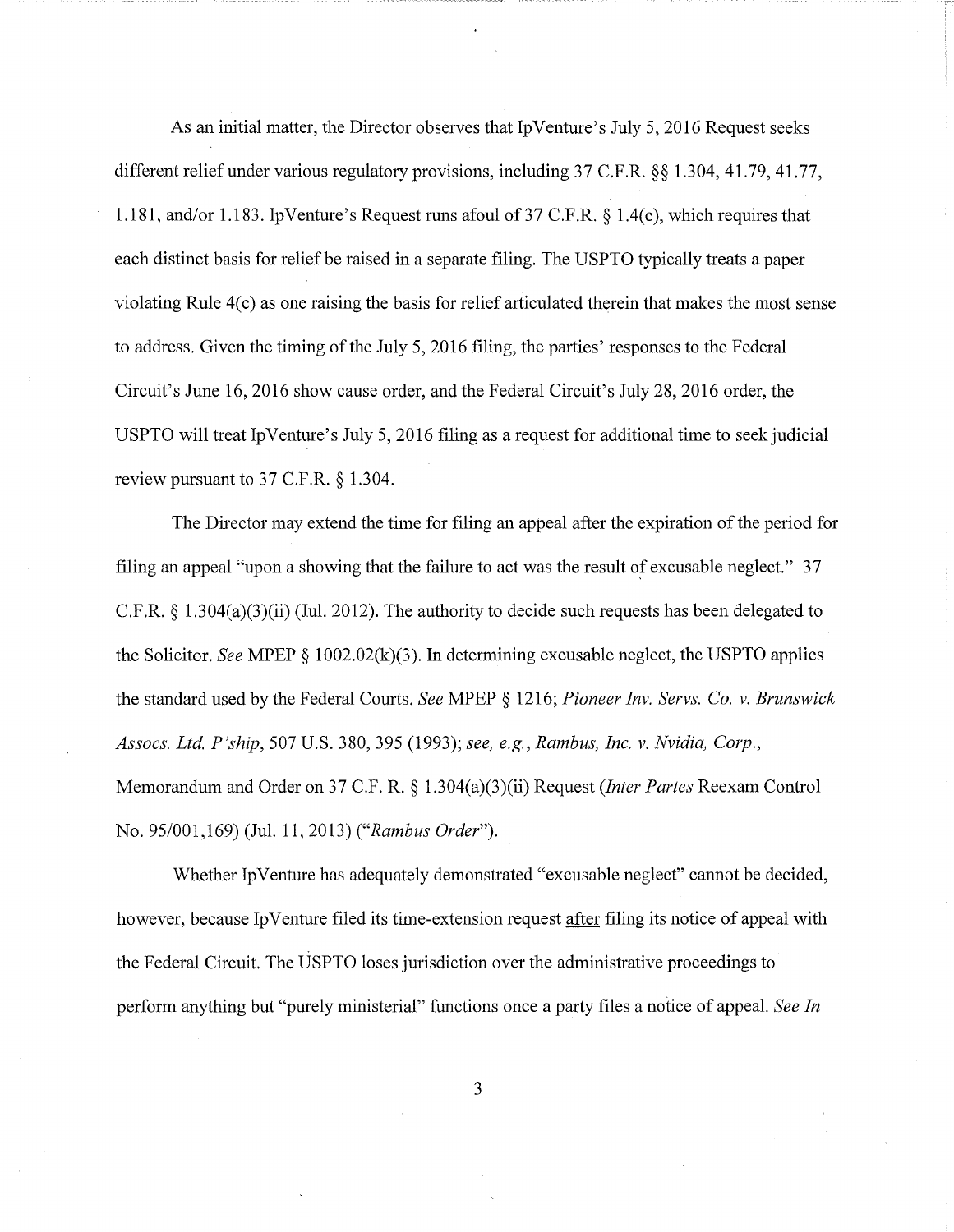*re Graves,* 69 F.3d 1147, 1149-50 (Fed. Cir. 1995); *Barbacid v. Brown,* 223 F. App'x 972 (Fed. Cir. 2007) (nonprecedential); *Loshbaugh v. Allen,* 359 F.2d 910, 912 (C.C.P.A. 1966); *In re Grier,* 342 F.2d 120, 123 (C.C.P.A. 1965). Only ministerial tasks like correcting obvious record errors can be performed by the USPTO once the notice of appeal has been filed. *See, e.g., Grier,*  342 F.2d at 123. Providing *nunc pro tune* relief in the form of additional time in which to seek judicial review does not appear to fall within the limited functions that can be performed after jurisdiction has passed to the Federal Circuit.<sup>3</sup>*See id.* 

Ultimately, whether an appeal notice was timely filed is a question of jurisdiction, and only the Federal Circuit can decide its own jurisdiction. *See Barbacid,* 223 F. App'x at 973; *see also Bowles v. Russell,* 551 U.S. 205,214 (2007) ("[T]he timely filing of a notice of appeal in a civil case is a jurisdictional requirement"). Thus, Federal Circuit Rule 15(a)(l) indicates that the only function the USPTO serves once an appeal notice is filed is to "promptly advise the clerk of court that the notice is or is not timely"; it does not contemplate that the USPTO will adjust the time period for filing that notice or otherwise decide whether the notice was timely. Here, the USPTO advised the Court on June 8, 2016 that it believed IpVenture's notice of appeal to be untimely.

The Director acknowledges that in *Graves,* the Federal Circuit explained that jurisdiction passes to the Federal Circuit upon filing of a notice of appeal from an "appealable decision" and indicated that an appeal notice filed outside the appeal window was not such a filing. *See* 69 F.3d at 1150. But Ip Venture has taken the position that its May 26, 2016 Notice of Appeal was indeed

<sup>&</sup>lt;sup>3</sup> The USPTO would seemingly lack jurisdiction to reach any of the substantive arguments raised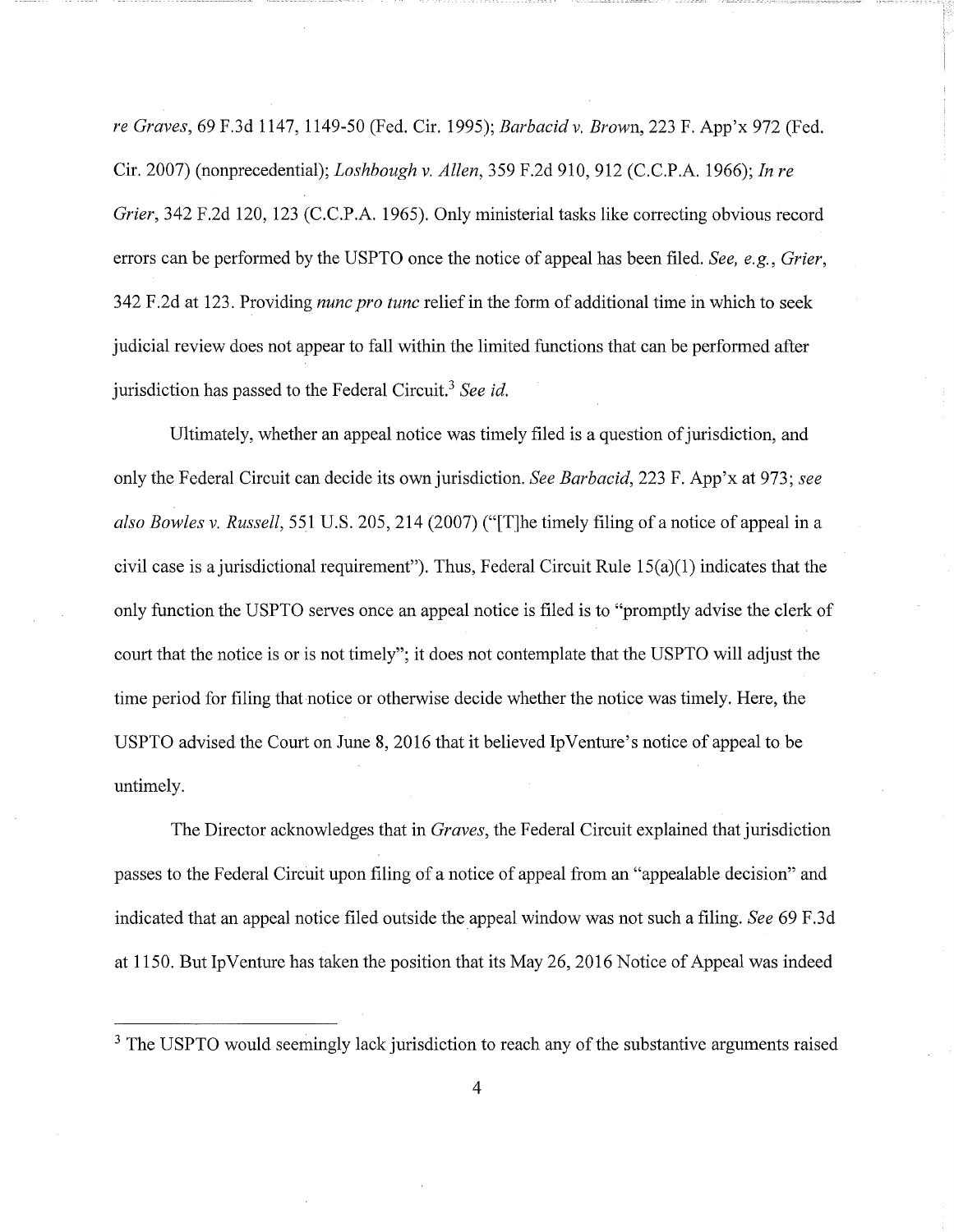timely, both before the Federal Circuit and the USPTO. *See, e.g., Ip Venture, Inc. v. FedEx Corp.,*  Appeal No. 16-2139, ECF No. 19, at 2 (Jul. 18, 2016); Request at 4-5. And governing precedent indicates that once the filing deadline passes, additional time must be sought from the USPTO before filing a notice of appeal. *See Barbacid,* 223 F. App'x at 973-74; *Loshbaugh,* 359 F.2d at 912; *see also Rambus Order* at 5-6, and citations therein. Thus, the Director has previously stated that a time-extension request is not available to "back-date" an already-filed notice of appeal; rather, an untimely appeal must first be dismissed to pass jurisdiction back to the USPTO before a time-extension request can be considered by the Director. *See e.g., Rambus Order; In re Ishii,*  Memorandum and Order on Request for Additional Time to File Federal Circuit Appeal (U.S. Application Serial No. 09/655,847) (Feb. 6, 2009).

In short, while the USPTO is mindful that the Federal Circuit has stayed the appellate proceedings in this reexamination pending resolution of Ip Venture' s time-extension Request *(see Ip Venture, Inc. v. FedEx Corp.,* Appeal No. 16-2139, ECF No. 20 **(Jul.** 28, 2016) (Bryson, J.)), the Director feels constrained to deny the Request for lack of jurisdiction under governing precedent and rules. Obviously, nothing prevents the Federal Circuit from deciding whether it has jurisdiction over Ip Venture's appeal. The Court may decide that Ip Venture's notice of appeal was timely filed, which would moot the need for any time extension under 37 C.F.R. § 1.304. And if the Federal Circuit decides that the appeal should be dismissed as untimely, this Order is without prejudice to Ip Venture reasserting its arguments for why it satisfies the "excusable"

by IpVenture's July 5, 2016 "Petition" under governing precedent.